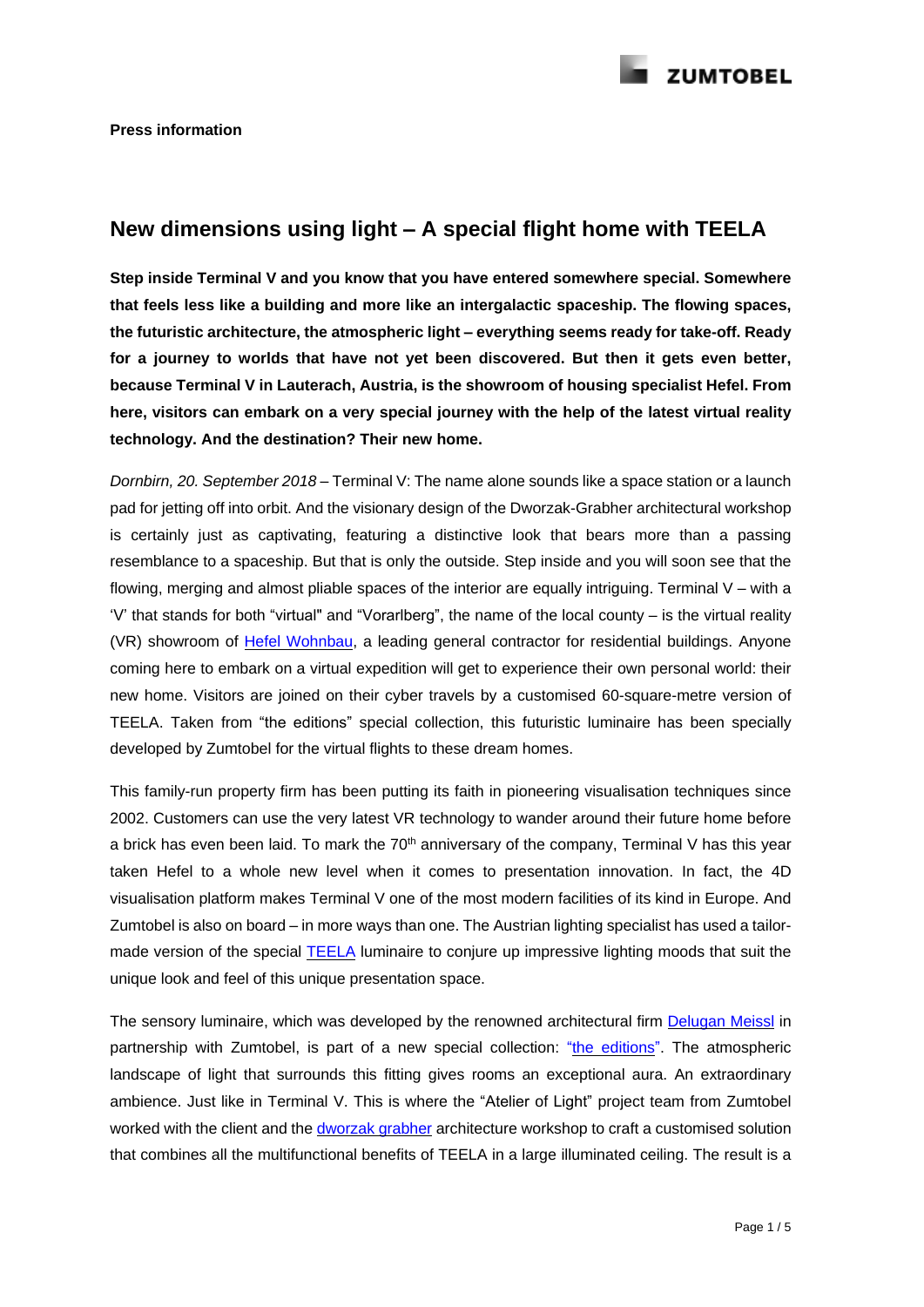

completely new dimension: this six-metre by ten-metre version of TEELA brings acoustic aspects and lighting elements together in one single entity.

The tailor-made TEELA stretches over the rows of seats in the VR space of the textile-like landscape at Terminal V like some kind of heavenly body. As an interpretation of the infinite transformability of light, this installation accentuates the dynamic lines of the interior design. The large-area luminaire gives a feeling of added space and looks almost immaterial – almost as if it was nothing more than light. Pure light, you could say. This effect is achieved using the visible textile layer of TEELA, which makes a difference when it comes to both acoustics and uniform illumination. Right to the very edges. The homogeneously lit surface is also equipped with pivoting spots, as designed by Delugan Meissl. RGBW LED light-lines deliver an indirect output that gives the luminaire a striking levity – despite the fact that it covers 60 square metres. Various different lighting scenarios are selected with the help of an external control, while the downlights, uplights and area lighting of the TEELA can be varied according to the specific requirements and constantly adjusted in terms of colour temperature and brightness. Light thereby actively supports the drama and excitement of the virtual journey into the future. And all within the four walls of the Terminal V building.

Zumtobel enlisted the support of its partner TYPICO to achieve a uniform distribution over the full 60-square-metres of the light-emitting surface. "Together we developed a new type of textile layer, which is mounted inside the fitting to dissolve the individual light points into one homogeneous surface," explained Zumtobel associate Manuel Staudinger. "This also means that the speakers, which are integrated into the actual luminaire, remain invisible to the visitors. The outcome: pure light!"

To further emphasise the impressive effect of the custom-made TEELA installation, Hefel Wohnbau opted to specify simple yet versatile luminaires in the adjoining rooms and spaces of Terminal V. Luminaires like [SUPERSYSTEM](https://www.zumtobel.com/com-en/products/supersystem_II.html) II, which highlights the speaker`s podium and the bar. This multifunctional LED lighting tool from Zumtobel can be used in a variety of ways, thanks to an excellent blend of filigree design, fine materials and stringent miniaturisation. And the futuristic Terminal V is not the only Hefel project to feature a sustainable lighting system. As a longstanding and trusted partner, Zumtobel is also proud to have equipped the Hefel office building with a cuttingedge LED lighting solution.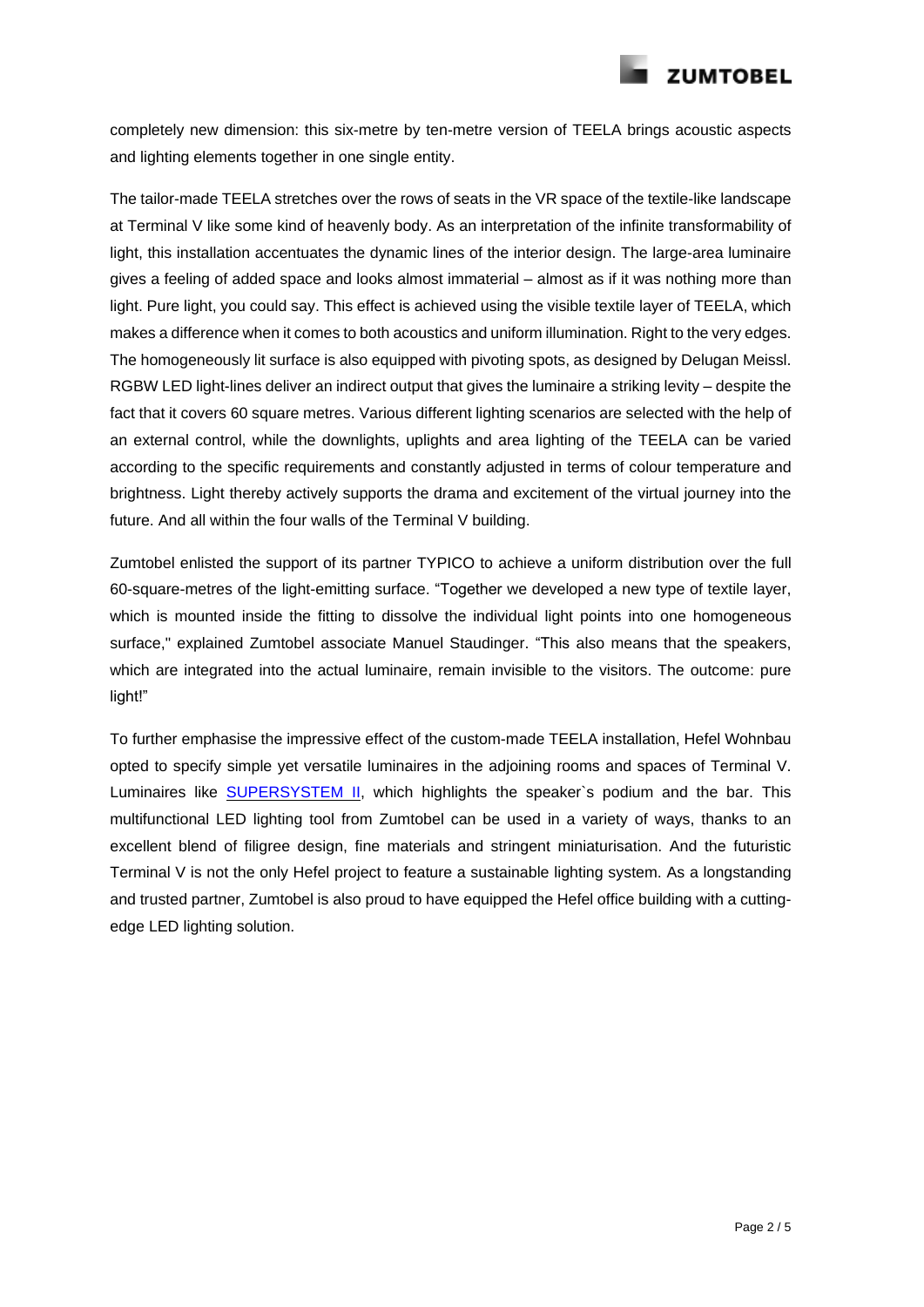

## **Captions:**

(Photo Credits: Zumtobel)



**Fig. 1:** Zumtobel has used a tailor-made version of the special [TEELA](https://editions.zumtobel.com/produkt/teela/) luminaire to conjure up impressive lighting moods that suit the unique look and feel of this unique presentation space.



**Fig. 2:** The tailor-made TEELA stretches over the rows of seats in the VR space of the textile-like landscape at Terminal V like some kind of heavenly body.



**Fig. 3:** Terminal V – 'V' stands for both "virtual" and the Austrian county "Vorarlberg" – is the VR showroom of Hefel Wohnbau, a leading general contractor for residential buildings.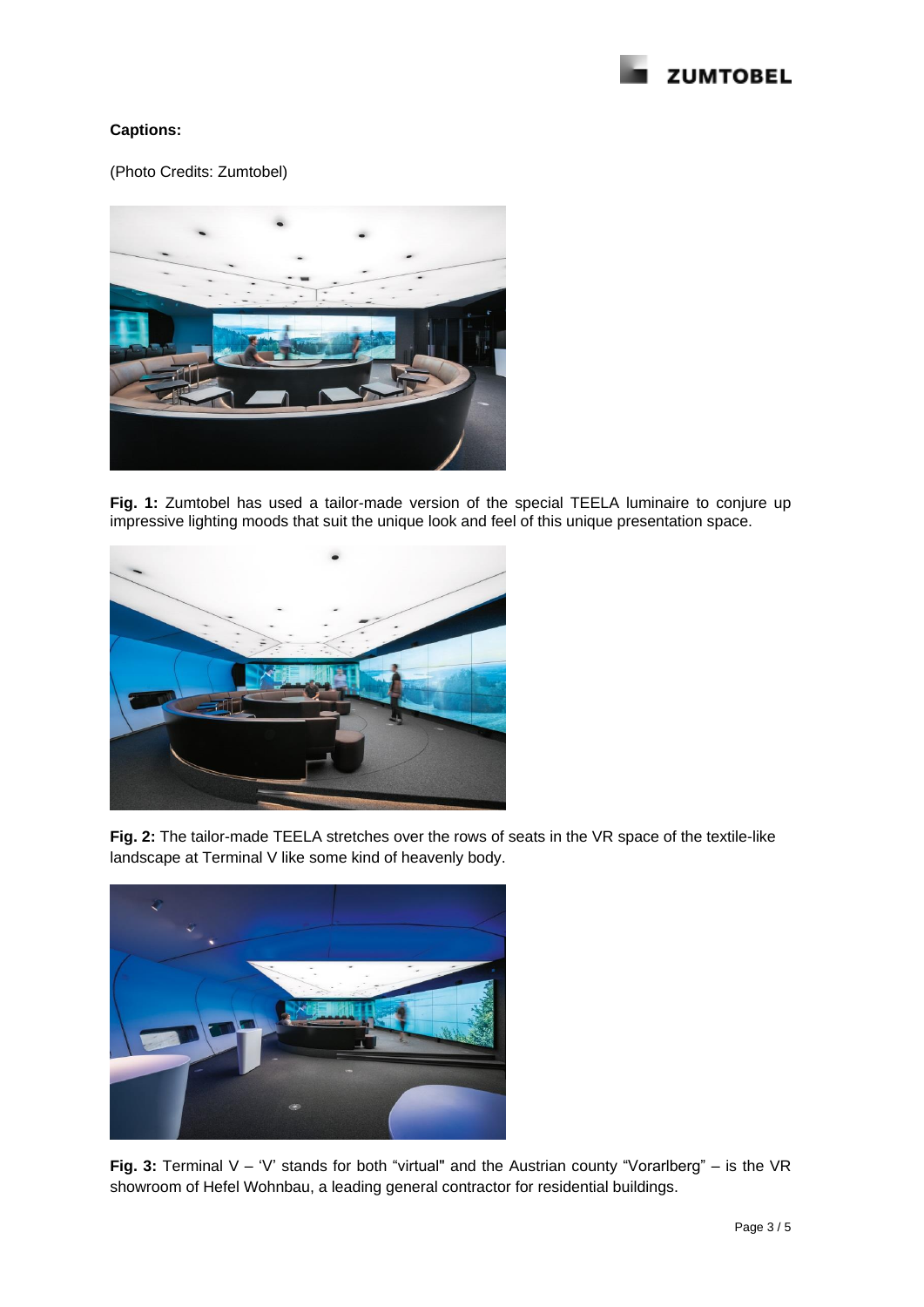



**Fig. 4:** The luminaire, which was developed by the renowned architectural firm Delugan Meissl in partnership with Zumtobel, is part of a new special collection: "the editions".



**Fig. 5:** Luminaires like SUPERSYSTEM II, which highlights the speaker`s podium and the bar.